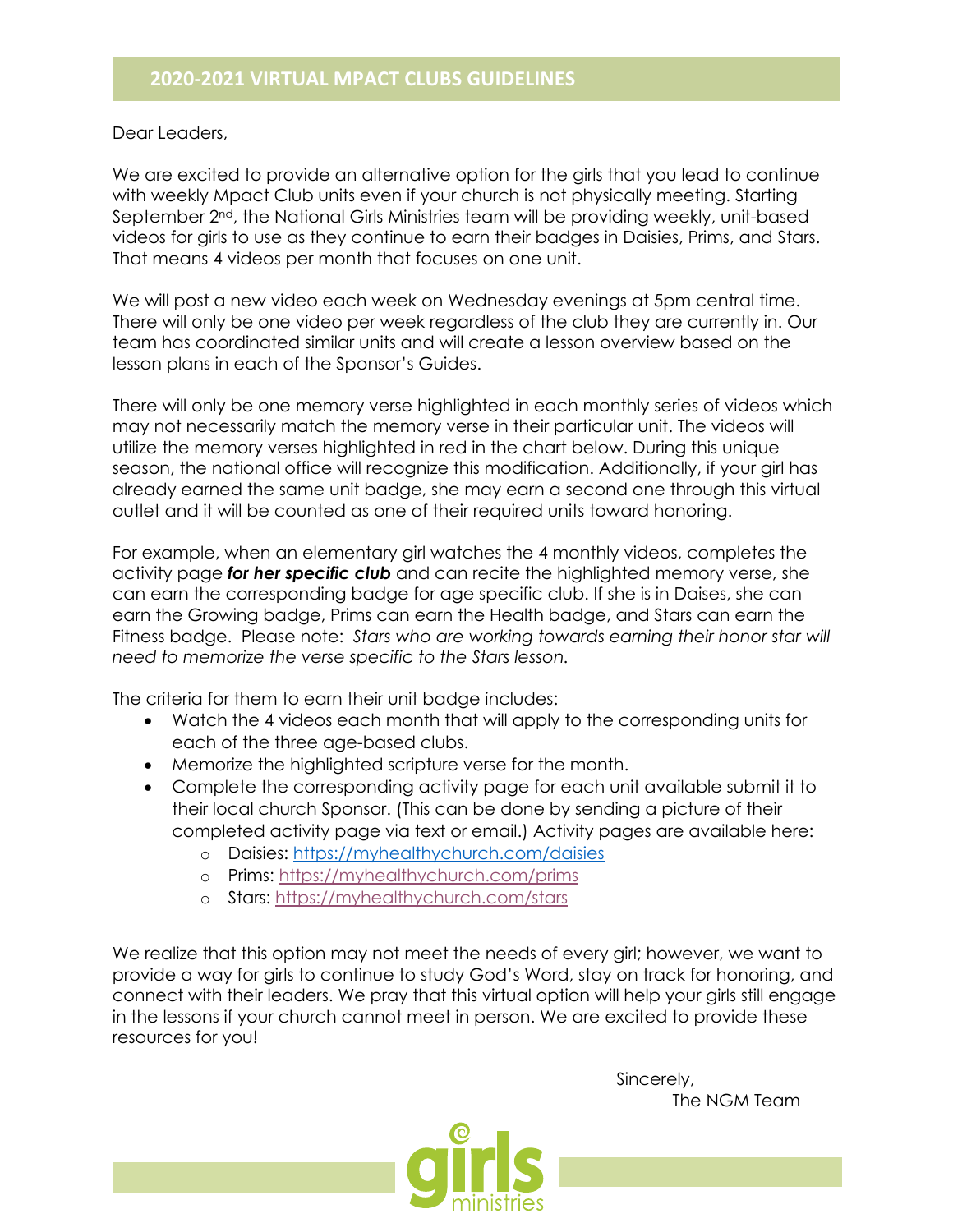## **2020-2021 VIRTUAL MPACT CLUBS GUIDELINES**

The following units will be highlighted through monthly videos available on the National Girls Ministries YouTube channel and/or National Girls Ministries Facebook page:

|                         | <u>The institute of the international contention of the institute of decoders page.</u>               |                                                                                                                                                                                   |                                                                                                                                                                                                                                                                        |
|-------------------------|-------------------------------------------------------------------------------------------------------|-----------------------------------------------------------------------------------------------------------------------------------------------------------------------------------|------------------------------------------------------------------------------------------------------------------------------------------------------------------------------------------------------------------------------------------------------------------------|
| Month                   | <b>Daisies Unit/Badge</b>                                                                             | <b>Prims Unit/Badge</b>                                                                                                                                                           | <b>Stars Unit/Badge</b>                                                                                                                                                                                                                                                |
| September<br>2020       | Growing<br>"Be strong in the Lord."<br>Ephesians 6:10                                                 | Health<br>"Your bodies are temples of the<br>Holy Spirit." 1 Corinthians 6:19                                                                                                     | <b>Fitness</b><br>"Do you not know that your<br>body is a temple of the Holy<br>Spirit, who is in you, whom you<br>have received from God? You<br>are not your own; you were<br>bought at a price. Therefore,<br>honor God with your body." 1<br>Corinthians 6: 19, 20 |
| October<br>2020         | Forgiving<br>"Forgive and you will be<br>forgiven" Luke 6:37                                          | Friendship<br>"A friend loves at all times"<br>Proverbs 17:17                                                                                                                     | Friendship<br>"Two are better than one<br>because they have a good<br>return for their work: If one falls<br>down, his friend can help him<br>up" Ecclesiastes 4:9,10                                                                                                  |
| <b>November</b><br>2020 | <b>Thanking</b><br>"Give thanks to the Lord for He is<br>good" Psalm 136:1                            | Cooking<br>"I was hungry and you gave<br>me something to eat, I was<br>thirsty and you gave me<br>something to drink, I was a<br>stranger and you brought me<br>in" Matthew 25:35 | Cooking<br>"Every day they continued to<br>meet together in the temple<br>courts. They broke bread in their<br>homes and ate together with<br>glad and sincere hearts" Acts<br>2:46                                                                                    |
| December<br>2020        | Giving<br>"God so loved the world that He<br>gave His one and only Son" John<br>3:16                  | <b>Missions</b><br>"Go into all the world and<br>preach the gospel to all<br>creation" Mark 16:15                                                                                 | <b>Introduction to Missions</b><br>"Ask of me, and I will make the<br>nations your inheritance, the<br>ends of the earth your<br>possession" Psalm 2:8                                                                                                                 |
| January<br>2021         | Creating<br>"In the beginning God created<br>the heavens and the earth"<br>Genesis 1:1                | <b>Creation</b><br>"You made the heaven and<br>the earth and the sea, and<br>everything in them" Acts 4:24                                                                        | <b>Visual Arts</b><br>"May the favor of the Lord our<br>God rest upon us; establish the<br>work of our hands for us-yes,<br>establish the work of our hands"<br>Psalm 90:17                                                                                            |
| February<br>2021        | Obeying<br>"We will obey the Lord our God"<br>Jeremiah 4:26                                           | Family<br>"To all who received Him, to<br>those who believe in His Name,<br>He gave the right to become<br>children of God" John 1:12                                             | Family<br>"As for me and my household,<br>we will serve the Lord" Joshua<br>24:15                                                                                                                                                                                      |
| March<br>2021           | <b>Trusting</b><br>"When I am afraid, I will trust in<br>you" Psalm 56:3                              | Safety<br>"Whoever listens to me will live<br>in safety" Proverbs 1:33                                                                                                            | <b>First Aid</b><br>"But a Samaritan, as he traveled,<br>came to where the man was;<br>and when he saw him, he took<br>pity on him. He went to him and<br>bandaged his wounds" Luke<br>10:33, 34                                                                       |
| April<br>2021           | Following<br>"'Come, follow me,' Jesus said,<br>'and I will make you fishers of<br>men'" Matthew 4:19 | Women of the Bible<br>"Teach me Your way, O Lord,<br>and I will walk in your truth"<br>Psalm 86:11                                                                                | Women of the Old Testament<br>"Charm is deceptive, and<br>beauty is fleeting; but a woman<br>who fears the Lord is to be<br>praised" Proverbs 31:30                                                                                                                    |
| May<br>2021             | <b>Sharing</b><br>"Be generous and willing to<br>share" 1 Timothy 6:18                                | Sportsmanship<br>"So in everything, do to others<br>what you would have them do<br>to you" Matthew 7:12                                                                           | Sports<br>"Everyone who competes in the<br>games goes into strict training.<br>They do it to get a crown that<br>will not last; but we do it to get a<br>crown that will last forever" 1<br>Corinthians 9:25                                                           |